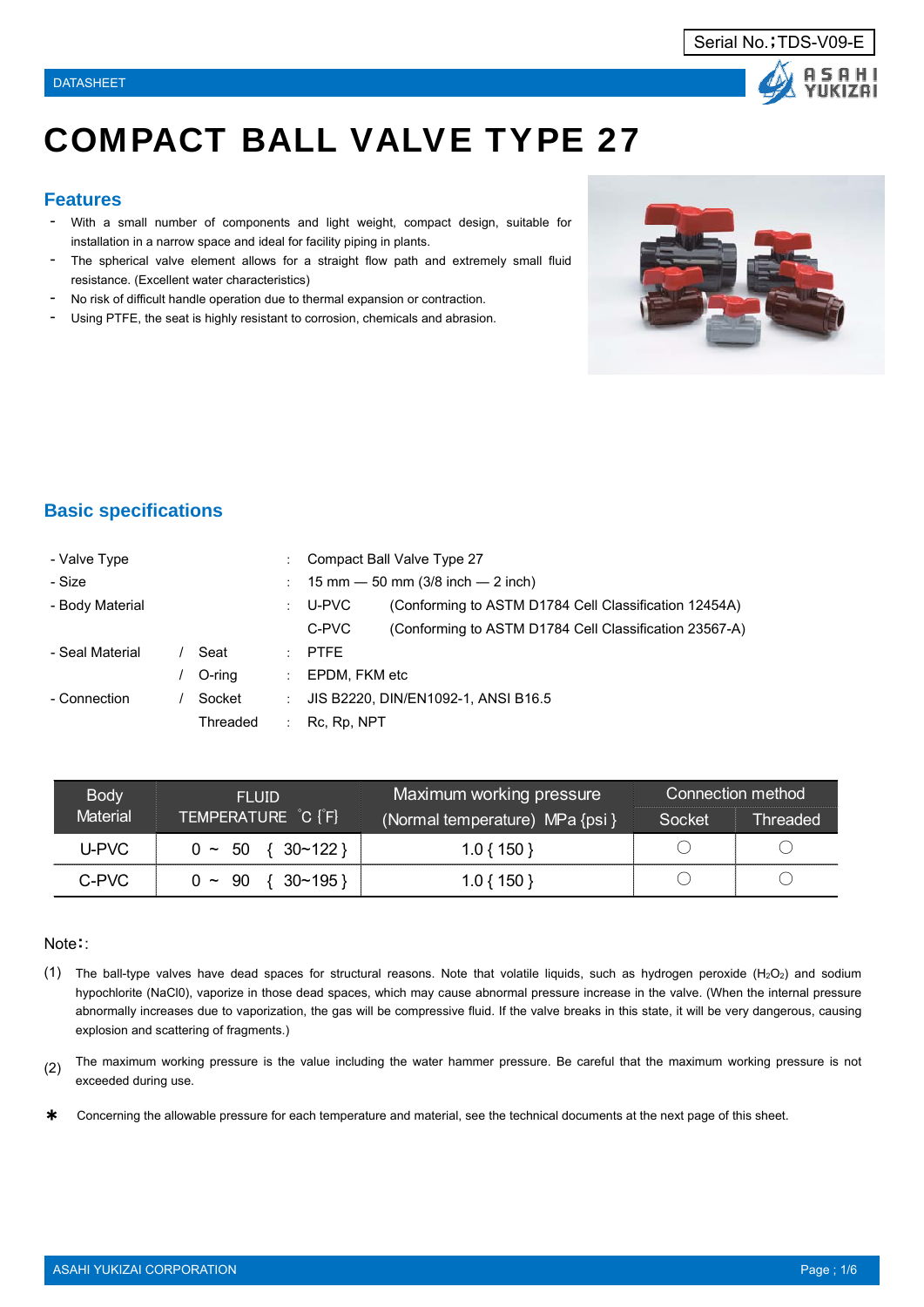### **Certificate / Approval / Directive**

**PED, ABS, NSF/ANSI61**

"For details of applicable products, please consult us."

### **Working pressure vs. Temperature**

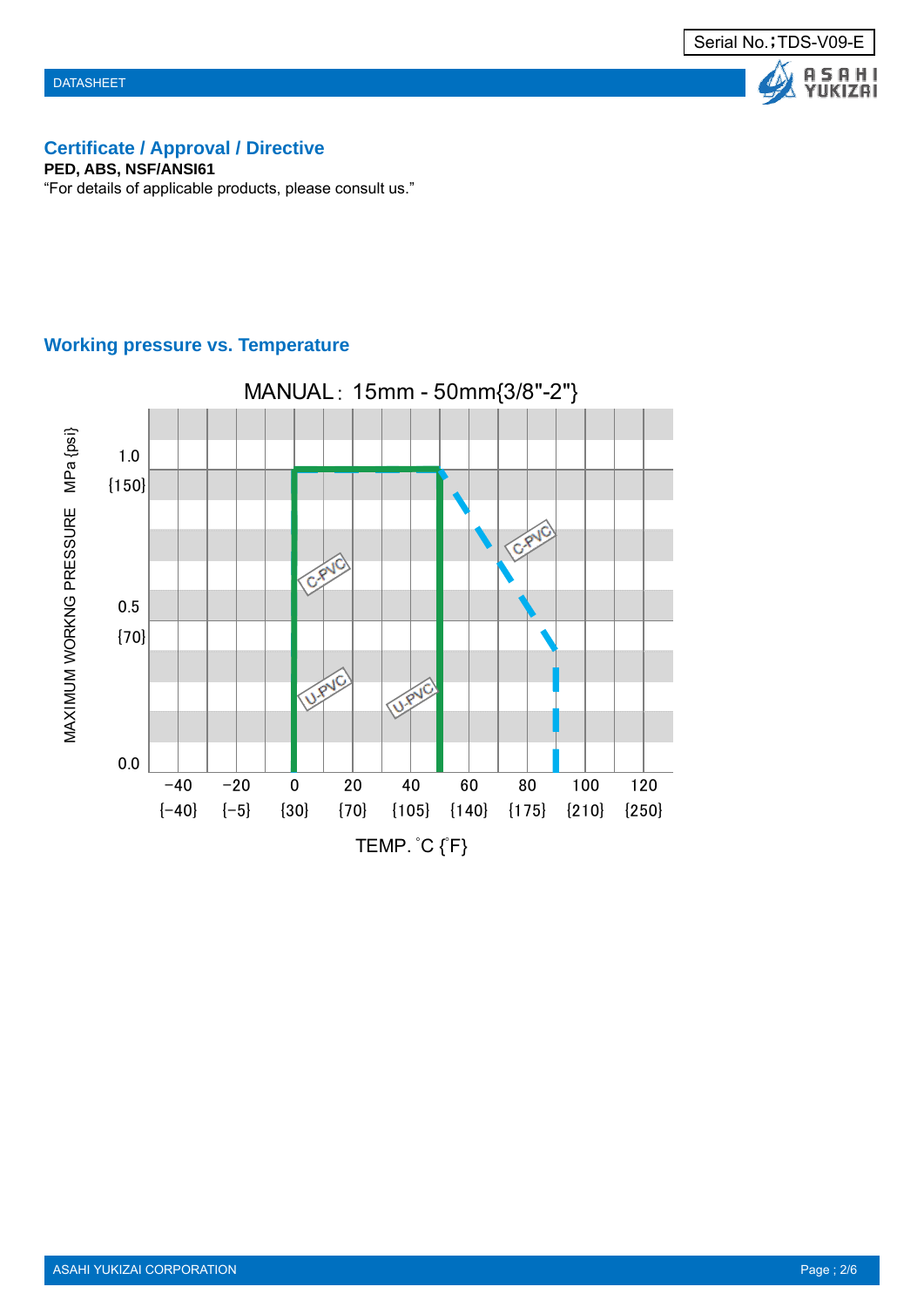

Δ

### **Product dimension**









| JIS, DIN (Unit: mm) |      |    |     | <b>JIS</b> |       |                |      |    |     |                 | <b>DIN</b>               |     |                |                 |                 |    |
|---------------------|------|----|-----|------------|-------|----------------|------|----|-----|-----------------|--------------------------|-----|----------------|-----------------|-----------------|----|
| mm                  | inch | d  |     | Н<br>D     |       | <b>SOCKET</b>  |      |    |     | <b>THREADED</b> |                          |     | <b>SOCKET</b>  | <b>THREADED</b> |                 |    |
|                     |      |    | A   |            |       | d <sub>1</sub> | 1/T  |    |     | d <sub>2</sub>  |                          |     | d <sub>1</sub> |                 | $d_2$           |    |
| 13                  | 3/8  | 15 | 75  | 40         | 52.5  | 18.20          | 1/30 | 17 | 69  | ۰               | $\overline{\phantom{a}}$ | -   | 16             | 14              | Rp 3/8          | 15 |
| 15                  | 1/2  | 15 | 75  | 40         | 52.5  | 22.11          | 1/34 | 20 | 79  | Rc 1/2          | 15                       | 69  | 20             | 16              | Rp 1/2          | 15 |
| 20                  | 3/4  | 20 | 87  | 49         | 62.5  | 26.13          | 1/34 | 24 | 94  | Rc 3/4          | 17                       | 94  | 25             | 19              | Rp 3/4          | 17 |
| 25                  |      | 25 | 87  | 58         | 69.5  | 32.16          | 1/34 | 27 | 108 | Rc 1            | 20                       | 108 | 32             | 22              | Rp 1            | 20 |
| 30                  | 1/4  | 31 | 105 | 68         | 81.5  | 38.19          | 1/34 | 30 | 121 | 1/4<br>Rc 1     | 22                       | 121 | 40             | 26              | Rp 1 1/4        | 22 |
| 40                  | 1/2  | 40 | 135 | 82.5       | 96.0  | 48.21          | 1/37 | 37 | 146 | 1/2<br>Rc 1     | 25                       | 146 | 50             | 31              | Rp 1 1/2        | 25 |
| 50                  | 2    | 51 | 135 | 104        | 107.5 | 60.25          | 1/37 | 42 | 175 | Rc <sub>2</sub> | 28                       | 175 | 63             | 38              | Rp <sub>2</sub> | 28 |

### ■ ANSI (Unit: inch)

|      |    |      | <b>SOCKET</b>  |                   |      | <b>THREADED</b>   |      |      |      |      |      |      |
|------|----|------|----------------|-------------------|------|-------------------|------|------|------|------|------|------|
| inch | mm | d    |                | <b>ASTM SCH40</b> |      |                   |      | L    | d    | A    | D    | H    |
|      |    |      | d <sub>1</sub> | $d_1$             |      | d <sub>2</sub>    |      |      |      |      |      |      |
| 3/8  | 13 | 0.59 | 0.687          | 0.671             | 0.59 | 3/8 - 18 NPT      | 0.59 | 2.72 | 0.59 | 2.95 | 1.57 | 2.07 |
| 1/2  | 15 | 0.59 | 0.848          | 0.836             | 0.69 | 1/2 - 14 NPT      | 0.59 | 3.11 | 0.59 | 2.95 | 1.57 | 2.07 |
| 3/4  | 20 | 0.79 | 1.058          | 1.046             | 0.72 | 3/4 - 14 NPT      | 0.67 | 3.70 | 0.79 | 3.43 | 1.93 | 2.46 |
| 1    | 25 | 0.98 | 1.325          | 1.310             | 0.87 | 1-11 1/2 NPT      | 0.79 | 4.25 | 0.98 | 3.43 | 2.28 | 2.74 |
| 11/4 | 32 | 1.22 | 1.670          | 1.655             | 0.94 | 1 1/4 -11 1/2 NPT | 0.87 | 4.76 | 1.22 | 4.13 | 2.68 | 3.21 |
| 11/2 | 40 | 1.57 | 1.912          | 1.894             | 1.09 | 1 1/2 -11 1/2 NPT | 0.98 | 5.75 | 1.57 | 5.31 | 3.25 | 2.72 |
| 2    | 50 | 2.01 | 2.387          | 2.369             | 1.16 | 2-11 1/2 NPT      | 1.10 | 6.86 | 2.01 | 5.31 | 4.09 | 4.23 |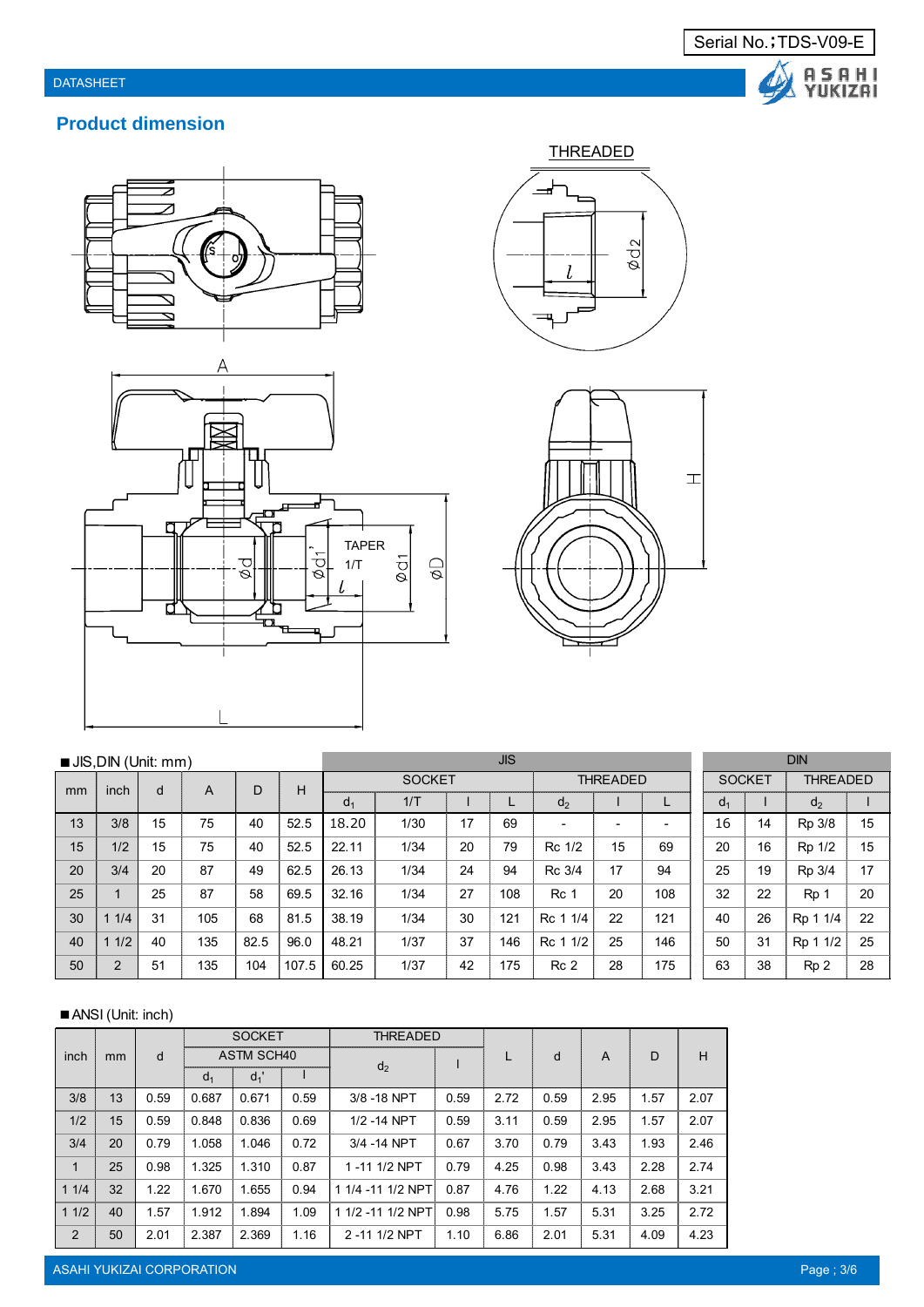

# **THREADED**  $3a$



| <b>PART NO./NAME</b> | <b>QTY</b> | <b>MATERIAL</b>   | <b>PART NO./NAME</b> | l QTY         | <b>MATERIAL</b>        |
|----------------------|------------|-------------------|----------------------|---------------|------------------------|
| <b>BODY</b>          |            |                   | 8 O-RING (D)         |               | EPDM, FKM, Others      |
| 2 BALL               |            | PVC, C-PVC        | $9$ O-RING (E)       |               | EPDM, FKM, Others      |
| 3 END CONNECTOR      |            |                   | 10 HANDLE            |               | ABS                    |
| 4 STEM               |            |                   | 3a RING              | $\mathcal{P}$ | <b>STAINLESS STEEL</b> |
| 5 SEAT               | 2          | <b>PTFF</b>       |                      |               | Used for C-PVC Body,   |
| $6$ O-RING (B)       |            | EPDM, FKM, Others |                      |               | Threaded: 13-25mm      |
| $7$ O-RING (C)       | 2          | EPDM, FKM, Others |                      |               |                        |



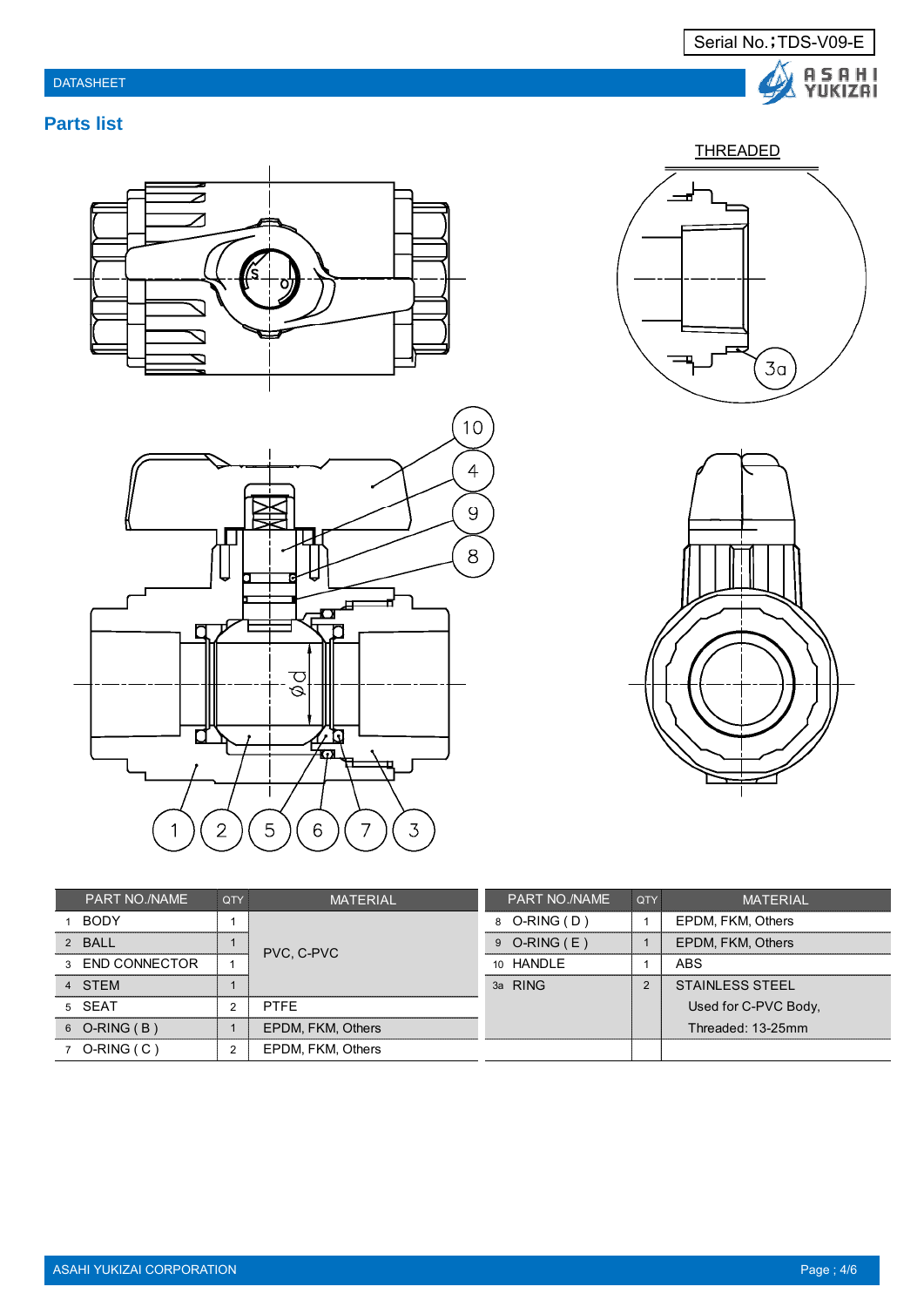# **Cv value for each opening degree**



### FULL-OPEN Cv VALUE

| mm                                  | 13  | 15  | 20  | 25 | 32                             | 40                    | 50  |
|-------------------------------------|-----|-----|-----|----|--------------------------------|-----------------------|-----|
| inch                                | 3/8 | 1/2 | 3/4 |    | 1/4<br>$\overline{\mathbf{A}}$ | 1/2<br>$\overline{A}$ |     |
| <b>FULL-OPEN</b><br><b>Cv VALUE</b> | .   | 14  | 29  | 47 | 72                             | 155                   | 190 |

## **Operating torque**

Unit:N-m { ib-inch }

| mm                        | 13  | 15  | 20           | 25  | 32  | 40   | 50   |
|---------------------------|-----|-----|--------------|-----|-----|------|------|
| inch                      | 3/8 | 1/2 | 3/4          |     | 1/4 | 11/2 |      |
| Operating                 | 2.0 | 2.0 | 2.5          | 3.2 | 5.6 | 8.0  | 10.0 |
| $torque(O \rightarrow S)$ | 18  | 18] | $22^{\circ}$ | 28' | 50  | 71   | 88.5 |

# **Product weight**

|    |                |       | UNIT: kg               |
|----|----------------|-------|------------------------|
| mm | inch           |       | SOCKET, THREADED (JIS) |
|    |                | U-PVC | C-PVC                  |
| 13 | 1/2            | 0.1   | 0.1                    |
| 15 | 1/2            | 0.1   | 0.2                    |
| 20 | 3/4            | 0.2   | 0.2                    |
| 25 |                | 0.3   | 0.3                    |
| 32 | 11/4           | 0.4   | 0.5                    |
| 40 | 11/2           | 0.7   | 0.7                    |
| 50 | $\overline{2}$ | 1.1   | 1.2                    |